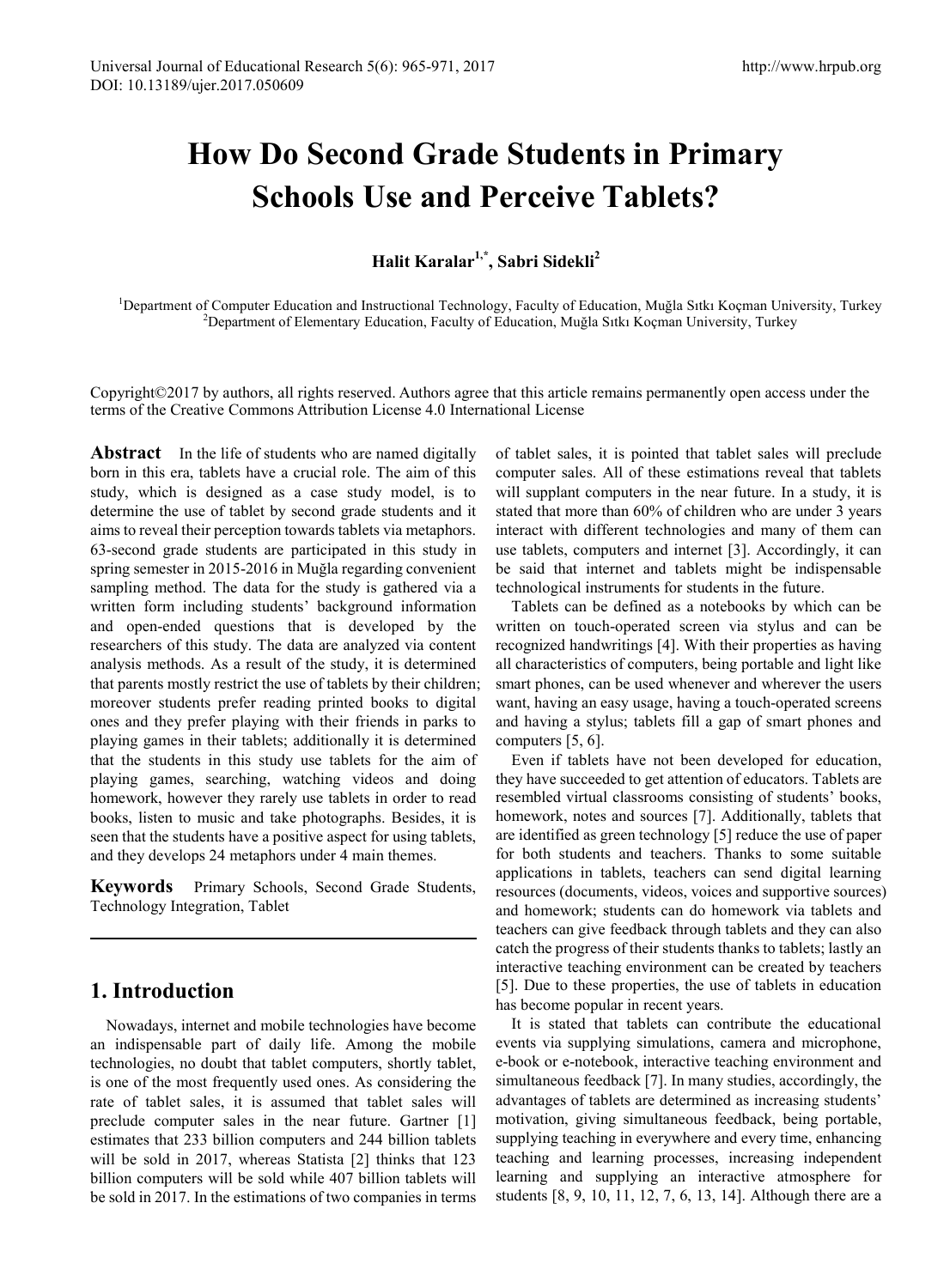number of advantages of tablets, in many studies, some disadvantages of using tablets are introduced. As for the disadvantages of using tablets in education; the lack of applications that can be used in classrooms [15], some technical and management problems [12], the lack of knowledge on using tablets for education and causing distractibility for students [11] are introduced by some researchers.

In many countries, in order to conduct reforms in education, solve problems in educational systems, create more productive and active school environment, train student to gain 4C (creativity, communication, collaboration, critical thinking) skills that is defined for  $21<sup>st</sup>$  century, increase motivation and performance, make easy learning and make actual learner-centered pedagogical aspects [16, 17], technology integration to education has been seen as a solution and projects that have huge budgets have been carried out by those countries. In those projects, tablets have a crucial role because the properties mentioned above. In the big technology integration projects in which tablets are used, a project namely "One Tablet PC Per Child" that has been conducted by Thailand Government can be given as an example. In this project, 800.000 tablets were delivered for each one of the students in the first grade in 2012 [18]. Another important Project has been carried out in our country as the name of FATİH Project (Improving Opportunities and Enhancing Technology). In this project, background of the classrooms and smart boards were installed; additionally 13.800 tablets were delivered to  $9<sup>th</sup>$ grade students and their teachers except for vocational high schools in 2011; 737.800 tablets were delivered in 2014 and finally 1.437.800 tablets were delivered in 2015 [19]. In the following parts of this project, it is planned to deliver tablets to students in primary and secondary schools [11].

There are some studies have been carried out in order to be useful for students in terms of using tablets in early years of their lives. In the studies carried out in primary schools, it is seen that there is not a mean difference in reading printed books and digital books [20], however students who are drawing with pencils and papers have more drawing abilities than the others who are drawing on tablets [21], additionally using tablets positively affect emotional, psychomotor and socio-cultural progress of students and it may motivate students in their teaching environment [13]; tablets also motivate students and it increases independent learning [6]; yet there is not a mean difference in terms of students writing abilities [22] and students are seen as eager to use tablets and they can easily motivated then they are wanted to use tablets and they can study with tablets more than their books [12]. Moreover, in these studies, it is realized that using tablets can much more improve mathematical abilities than traditional ways [23] and it is seen that students who do their homework with the help of tablets feel more confident and they are more responsible for their learning and independent learning environment can be improved as in this way [24].

It is accepted that children who are named as digitally born

are given birth in a digital world in which their ideas, attitudes and actions are shaped [25]. In this era, children's ideas, getting knowledge and the process of acquiring information are seen different than previous generations who are named as digital aboriginals [25]. Furthermore, students in this era can reach information in a digital atmosphere and they can do multitasks easily [26, 25]. For this reason, it is seen as important to supply a technological environment for students from the beginning of their educational lives. Although it is stated that students begin to have abilities to use internet in the third grade [27], in some studies, it is indicated that 60% of children begin to use internet and technological devices when they are under 3 years old and they are interacted with technology in these years [3]. In order to use tablets in a safe and moral way, the role of primary school teachers have been seen as important; this importance can be highlighted via tablet technology integration to classrooms [28]. In order to integrate tablets to classrooms, it is important to determine how and why students use tablets currently and their perceptions on using tablets should be determined, too [15]. These kinds of studies can be seen as helpful some projects such as FATİH Project and these are also helpful for strategies and methods in technology integration processes. However, when the literature is reviewed, it is seen that there has not been so much studies in this field. It is thought that this study can fill a gap in this field.

#### **1.1. Aim**

The aim of this study is to determine the use of tablets for the second grade students and it aims to reveal students' perceptions on tablets via metaphors. With regard to these aims, the following questions are tried to be answered.

- 1. What are the students' positions on using tablets?
	- a. What the position of having a tablet?
	- b. Is the use of tablet restricted?
	- c. Do students prefer reading books via their tablets?
	- d. Do students prefer playing in the garden to playing tablets?
- 2. What the perceptions of students on using tablets?

# **2. Methodology**

#### **2.1. Research Design**

As pointing the aims of this study, this study is designed as a case study model. One of the most basic reasons for selecting this model is describing the situation in a current way. According to Karasar [29], case study model is effective while describing a situation whether in the past or present. Another reason of selecting case study model is analyzing the current situations with their reasons. Fraenkel, Wallen and Hyun [30] describe the case study model as a research model that is helpful to identify the characteristics of people or groups and helpful for examining in a detailed way.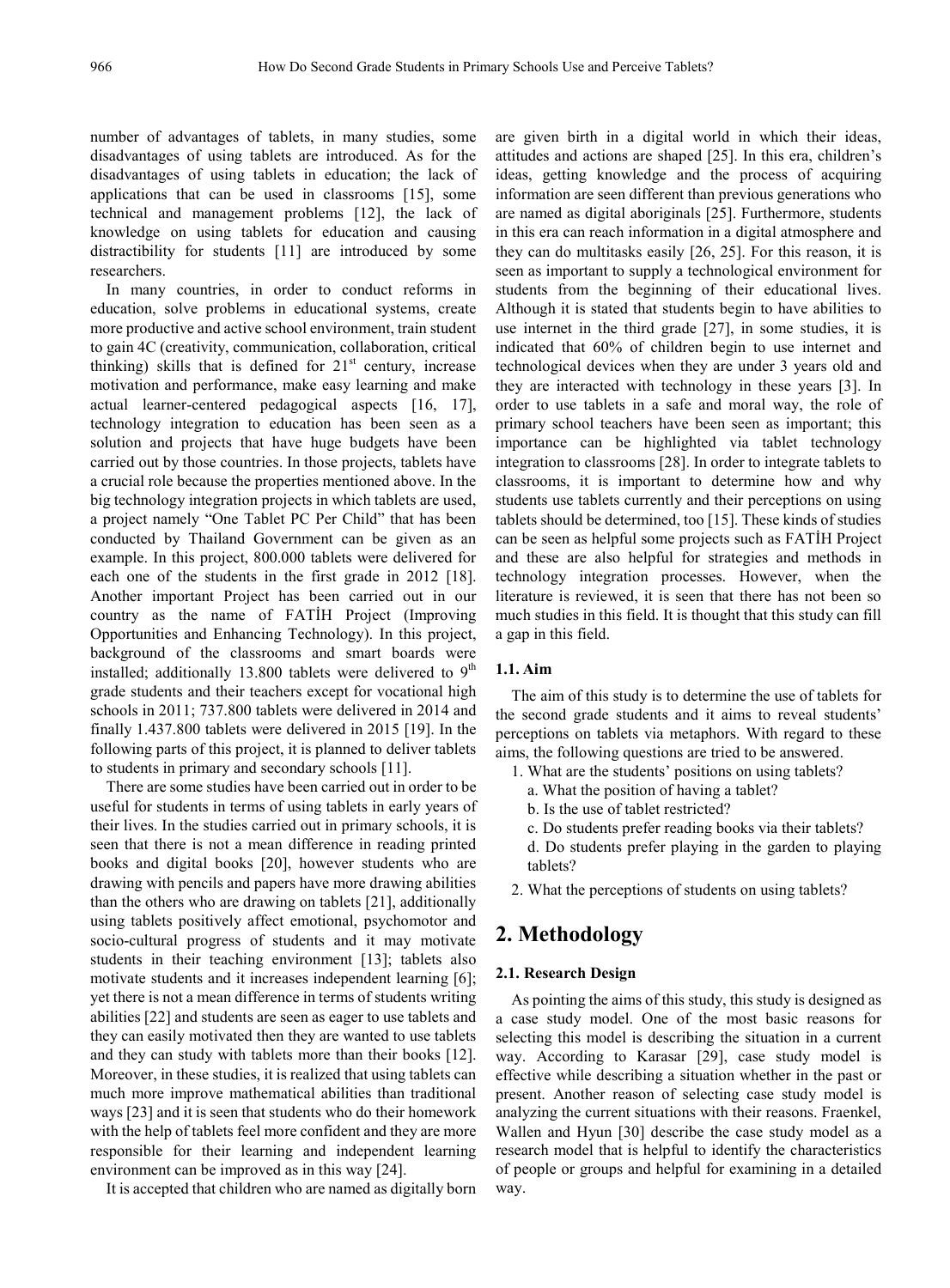#### **2.2. Participants**

As for the participants of this study, 63-second grade students in primary schools in Muğla that is dependent on Muğla Directorate of National Education were selected in the spring semester of 2015-2016 academic year regarding convenient sampling method. The students were 7 (10%), 8  $(73%)$  and 9  $(11%)$  years old and 27 of them were female (43%) and 36 of them were male (57%). The reason of selecting second grade students is based on the idea that they are the younger students who can introduce themselves in a literary way. On this decision, it is effective to conduct an interview with teachers who train in second grade and they stated that "students have a tendency to explain everything in a detailed way in these years". Based on the school administration records, parents' socio-economic and educational status were found above the average. Students participated in the study were reported as academically successful and socially interactive.

#### **2.3. Data Collection Instruments**

In order to collect data, a written form including students' background information and open-ended questions was developed by the researchers. The two open ended questions in the form in order to identify the way of using tablet in students' daily lives were presented as, "I use tablet for the aim of ……………." and in order to identify some metaphors, some questions such as "I stimulate tablets to …………….., because ………………………." for the aim of this study. As for consultation, an expert in the Department of Computer Education and Instructional Technology and another expert in the Department of Primary School Education; additionally two primary school teachers were consulted for the items in the form. Before the main study, the form was piloted with five students in second grade and it was observed that the items were easily completed by the students.

#### **2.4. Data Analysis**

For the students' background information, descriptive statistics were used. The data obtained from open-ended questions were also analyzed with content analysis method. During the content analysis completed via NVivo 11 program, some codes (in-vivo code) were organized as a result of the students' answers and those codes were covered under the main themes. The content analysis was completed separately by the researchers and it was seen that the codes determined for this study were covered each other in 90%.

## **3. Findings**

#### **3.1. The Situation of Using Tablets by Students**

## 3.1.1. Having a Tablet

58 students (92%) have tablets at home and 5 of the students (8%) have not a tablet. All of the students who have a tablet stated that they could install some applications on their tablets.

3.1.2. The Restriction of Using Tablet

All of the students stated that they needed a permission to use tablets. The level of parents' restriction on using tablets is given in Table 1. According to this table, 6 of the students (10%) stated that they could use tablets every day; however 4 of the students (7%) pointed that they could use tablet for one day in a week; finally 48 of the students (83%) stated that they could use their tablets just at weekends. The children were informed about the time of using the tablets by their parents.

Table 1. The parents' restrictions on using tablets

| Day               | Duration   | n              | $\frac{0}{0}$ |
|-------------------|------------|----------------|---------------|
| Weekend           | 1 hour     | 19             | 40            |
|                   | Unlimited  | 1              | 2             |
|                   | 30 minutes | 18             | 38            |
|                   | 9 hours    | 1              | 2             |
|                   | 5 hours    | 3              | 6             |
|                   | 2 hours    | 6              | 13            |
|                   |            | 48             | 100           |
| One day in a week | 30 minutes | 3              | 75            |
|                   | 1 hour     | 1              | 25            |
|                   |            | 4              | 100           |
| Always            | 1 hour     | 3              | 50            |
|                   | 2 hours    | $\overline{2}$ | 33            |
|                   | Unlimited  | 1              | 17            |
|                   |            | 6              | 100           |

Another restriction that was determined by the parents was about the duration of using tablets. 19 of the students (40%) who could use tablets at weekends stated that they were permitted to use their tablets just for 1 hour; however 18 of them (38%) stated that they could use their tablets just for 30 minutes. 3 of the students (75%) who could use tablets in one day of a week stated that they could use their tablets for 30 minutes and one of those students (25%) stated that they were permitted to use their tablets just for one hour. 3 students (50%) who could use their tablets every day pointed that their parents permitted them to use tablets for one hour for each day and 2 of those students (33%) stated that they could use their tablets for two hours in each day. One of the students in this study noted that there was no restriction for using tablets in terms of duration.

The question of "If there is not a restriction, how many hours do you want to use tablet?" were answered by students in ranging from 30 minutes to 24 hours. 17 of the students (29%) answered it as 30 minutes, 11 of them (19%) stated that they wanted to use tablets for 1 hour; 6 of them (10%) said that 2 hours were enough for them. However, 6 of the students (10%) stated that they wanted to play with their tablets for 24 hours.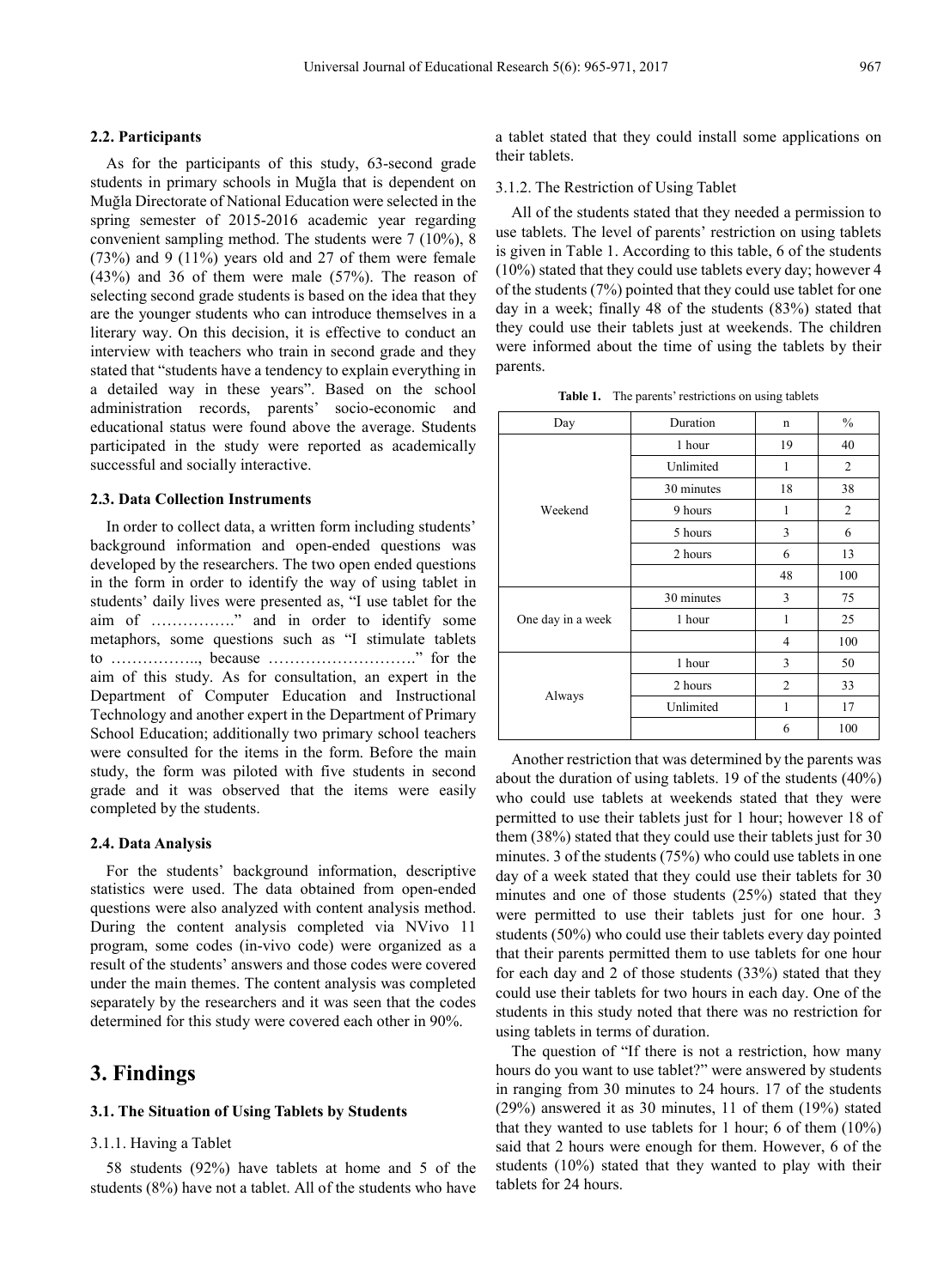## 3.1.3. Reading e-Books on Tablets

It was realized that 61 of the students (97%) liked reading books. 29 of the students (46%) stated that they wanted to read books on their tablets, whereas 34 of the students (54%) pointed that they do not like reading e-books. More than half of the students noted that they liked reading printed books and e-books.

## 3.1.4. Playing Preferences

The question "do you prefer playing in playgrounds if there are playgrounds near your houses or do you prefer playing games with your tablets?" was answered by students as follows; 45 of the students (71%) stated that they preferred playing in playgrounds, however 18 of them (29%) stated that they preferred with their table.

## **3.2. The Students' Aims of Using Tablets**



Figure 1. The aims of students for using tablets

According to this figure, the students mostly used their tablets for playing games, and then they used it for searching, watching videos and doing homework. They rarely used tablets for reading book, listening to music and taking photographs.

## **3.3. The Metaphors of students for Tablets**



**Figure 2.** The students' metaphors for tablets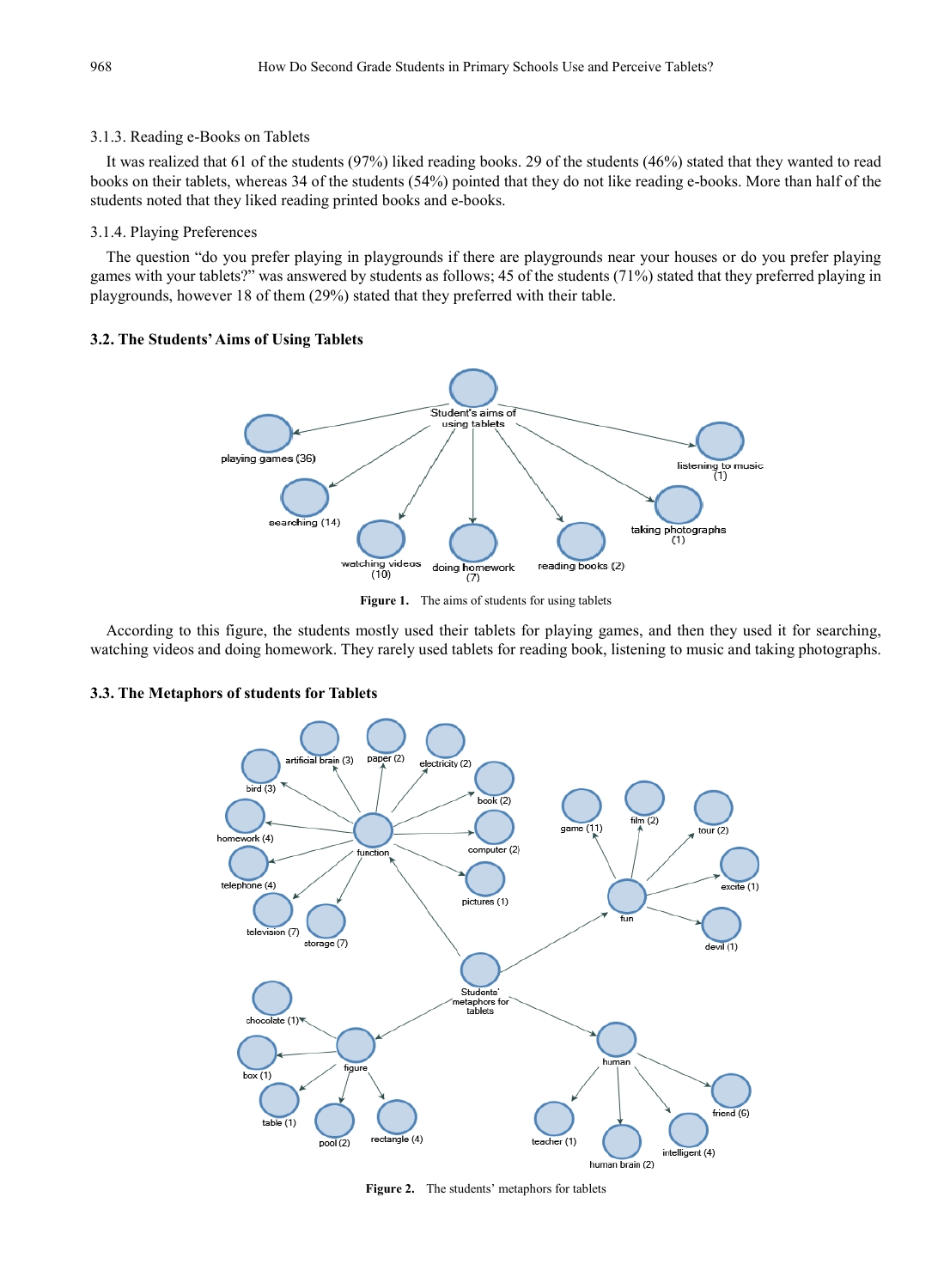As it is seen on Figure 2, the students' metaphors for tablets were generalized under the themes namely Function, Figure, Human and Fun. Under the main theme of function, the objects which are similar to tablets; under the main theme of Figure, general simulations for rectangle or square; under the theme of Human, some similarities of properties of human beings and tablets; and finally under the theme of fun, the metaphors for funny usage of tablets were mentioned by the students. The codes and sample sentences with related to those themes were given in Table 2.

| Theme    | Code               | Sample Sentences                                                                            |  |  |
|----------|--------------------|---------------------------------------------------------------------------------------------|--|--|
| Human    | Friend             | It is near of me when there is not a<br>friend. It is always with me.                       |  |  |
|          | <i>intelligent</i> | It knows whatever I asked. I can search<br>with it.                                         |  |  |
|          | Human Brain        | It sometimes is wrong. There is so much<br>information in it.                               |  |  |
|          | Teacher            | It has much knowledge like a teacher.                                                       |  |  |
| Figure   | Chocolate          | It is similar to a chocolate.                                                               |  |  |
|          | Rectangle          | It looks like a rectangle.                                                                  |  |  |
|          | Pool               | It is similar to a pool.                                                                    |  |  |
|          | Table              | It is also square.                                                                          |  |  |
|          | Box                | It has edges and it is long.                                                                |  |  |
| Function | Computer           | They are nearly the same. Both of them<br>need internet.                                    |  |  |
|          | Storage            | All of the games are in it. There are lots<br>of thing in tablets.                          |  |  |
|          | Telephone          | They are nearly the same things. If<br>tablets are smaller, it is similar to<br>telephones. |  |  |
|          | Television         | It has a got a screen like TV. I can watch<br>films on tablet.                              |  |  |
|          | Paper              | I can write and draw with both of them. I<br>can draw or write on tablets.                  |  |  |
|          | <b>Book</b>        | It has many things. Because it is very<br>knowledgeable                                     |  |  |
|          | Bird               | It is very light and its color is similar to a<br>bird. It can go everywhere like a bird.   |  |  |
|          | Homework           | I can search. I can do homework.                                                            |  |  |
|          | Pictures           | I can change backstage.                                                                     |  |  |
|          | Electricity        | Both of them can reach us in a short<br>way. Both of them have cables.                      |  |  |
|          | Artificial         | It makes our lives easier. It is very                                                       |  |  |
| Fun      | Brain<br>Film      | intelligent.<br>There are nice films. I watch films.                                        |  |  |
|          | Tour               | I can travel from worlds. I can travel<br>with it.                                          |  |  |
|          | Excite             | It makes me excited.                                                                        |  |  |
|          | Game               | I can play with it. There are many games<br>in it. There are games in tablets.              |  |  |

**Table 2.** Themes, codes and sample sentences for tablet's metaphors

# **4. Discussion and Suggestions**

The data collected during the study was introduced in this session and there were some suggestions, too. In the study that was conducted with the second grade students in primary schools, the positions of students in terms of using tablet and their metaphors for using tablets were revealed.

It was found that 56 of the students who were participated in this study had tablets at home and they could install some applications. This result indicated that the rate of having a tablet was high for students and they highly used tablets. The study had similar finding with the study by Goh, Bay and Chen [31] in terms of students' high levels of access to tablets.

The restrictions of parents were based on days and duration. In general, students were permitted to use tablet and the duration of using tablets ranged from 30 minutes to 1 hour. In study conducted by Goh, Bay and Chen [31], it was seen that 83% of students need to get permission from their parents to use tablets; and the constraints of using tablets were based on "Do not play for long time" and "You can play with it after you finish your homework". If there is not a restriction, more than half of the students wanted to use tablets for 30 minutes to 2 hours. This situation reveals that the students adopt the restrictions that are determined by their parents.

Nearly all of the students noted that they liked reading books. However, it was seen that nearly half of the students like reading books on their tablets, and half of them like reading printed books. In order to make a balance on reading skills, it is thought that delivering course books in a printed version instead of totally digital ones and supplying supportive resources for reading skills on tablets can be a good solution for the equilibrium. In many studies, it has been realized that there has been a mean relationship between obesity, low school performance, problems on interaction with peers, low level of reading book, attention problems, addictiveness, lack of learning and the duration of using digital devices [32, 33]. For this reason, it will be more suitable that there should have a plan for using tablets in terms of duration.

When the students' playing preferences were examined, it was seen that the students mostly preferred playing the playgrounds with their friends instead of playing with tablets. The reason of this situation may be explained as there has not been addictiveness for using tablets because of the restrictions determined by parents.

The students use their tablets for mostly playing games. Apart from this, they use it for the aim of searching, watching videos, doing homework, reading books, listening to music and taking photographs. In the study conducted by Goh, Bay and Chen [31], the similar findings were revealed.

Based on the results, it can be said that the students have a positive perception for tablet. In many studies [9, 11, 34, 13], similar findings were revealed. These positive perceptions are important for technology integration to classrooms. The fact that students have positive perceptions is closely related to their attitudes towards tablet. In this context, findings of the research support many researches' findings in which students have a positive attitude toward tablet [35, 11, 36, 18, 37]. As Çakır and Yıldırım [38] stated, the attitudes of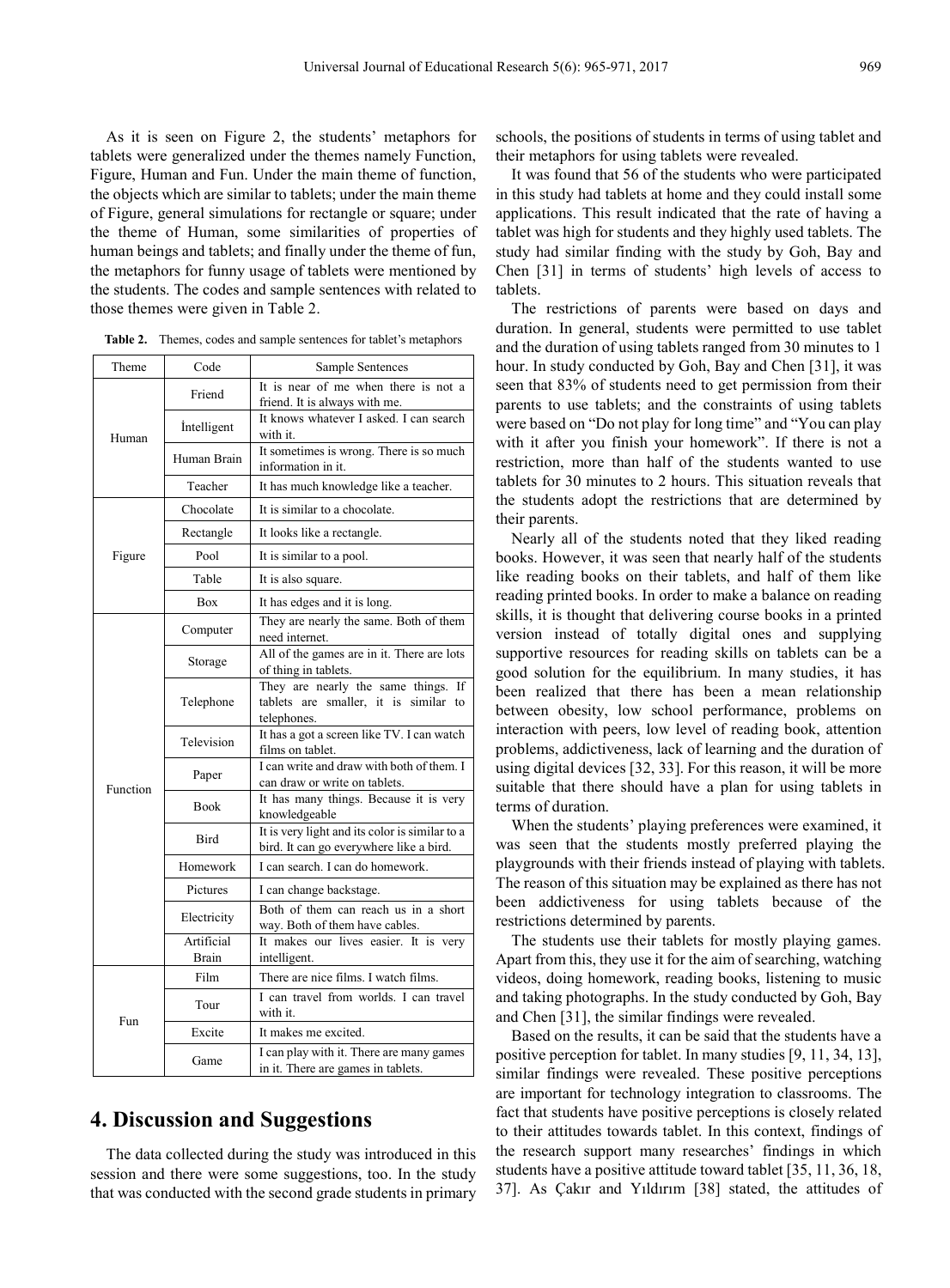students towards technology are one of the key factors for technology integration in classroom.

Presenting a variety of reasons to use tablets, students emphasized important directions for teachers, local/national educational authorities, and parents. Teachers, first of all, can integrate tablet based teaching methods and techniques more apparently. Therefore, students' positive attitudes and interests can be transferred into educational purposes. Teachers as learning environment mediators can enhance learning outcomes both academically and individually for the students. By applying technology agents as tablets in classroom environment, teachers draw students' attention to course objectives, learning procedure, and evaluation and feedback sessions, which means keeping students "alive" during instructional time. Besides, students can be attached to out-of-classroom activities via tablets, reinforcing their attitudes. Therefore, learning procedure can be also transferred to anytime anywhere students would like to be in.

Considering local/national educational authorities policies in technology integration, in school environment, it can be said that positive effects of such policies are possible to be observed even in younger ages. These policies as FATİH Project, can be advanced in even primary education level to contribute learning activities and outcomes. However, enriching only students with tablets or any other technological agents is not solely enough to improve educational settings. Teachers should also be involved in the procedure professionally and motivated to learn new teaching techniques for tablet use via seminars, workshops and etc. Particularly curriculum designers should collaborate with technologist to enrich primary education context and develop applications for tablet use for near future.

Since parents are not able to restrain their children from using tablets in such a digital age, they can turn the situation into an advantage. They can be models for their children to exemplify how a tablet can be used for learning purposes by stimulating. They can use tablets as reinforcers for positive manners and behaviors in social environment.

To sum up, for the study as a whole, it can be said that students are ready to work with tablets in classroom regarding their positive perceptions and active use of tablets. Additionally these perceptions can be benefitted for teachers, educational local/national authorities, and parents. For further contributions, similar studies, which will be carried out in rural areas, can be conducted for the field. On the other hand, the reasons of restrictions determined by the parents are not known very well. The studies, which will be aimed to reveal these reasons for restrictions, can be helpful for the field. The limited number of participants, not having a tablet of all students and the low level of generalizability of the results can be seen as the limitations of the study.

# **REFERENCES**

[1] Gartner. (2015). Gartner says worldwide device shipments to

grow 1.5 percent, to reach 2.5 billion units in 2015. Retrieved form http://www.gartner.com/newsroom/id/3088221.

- [2] Statista. (2016). Shipment forecast of laptops, desktop PCs and tablets worldwide from 2010 to 2019 (in million units). Retrieved from http://www.statista.com/statistics/272595/global-shipments-f orecast-for-tablets-laptops-and-desktop-pcs/.
- [3] Palaiologou, I. (2014). Children under five and digital technologies: implications for early years pedagogy. European Early Childhood Education Research Journal, 1807(July), 1– 20. doi:10.1080/1350293X.2014.929876
- [4] Weitz, R. R., Wachsmuth, B., & Mirliss, D. (2006). The tablet PC for faculty: A pilot project. Educational Technology & Society, 9(2), 68–83.
- [5] Haßler, B., Major, L., & Hennessy, S. (2016). Tablet use in schools: A critical review of the evidence for learning outcomes. Journal of Computer Assisted Learning, 32 (2), 139–156. doi:10.1111/jcal.12123.
- [6] Jenni, R. & Mikko, V. (2013). Actual and potential pedagogical use of tablets in schools. Human Technology, 9(December), 113–131. doi:10.17011/ht/urn.201312042736.
- [7] Ifenthaler, D. & Schweinbenz, V. (2013). The acceptance of Tablet-PCs in classroom instruction: The teachers' perspectives. Computers in Human Behavior, 29 (3), 525–534. doi:10.1016/j.chb.2012.11.004.
- [8] Akcaoglu, M., Gumus, S., Bellibas, M. S., & Boyer, D. M. (2015). Policy, practice, and reality: Exploring a nation-wide technology implementation in Turkish schools. Technology, Pedagogy and Education, 24(4), 477–491. doi:10.1080/1475939X.2014.899264
- [9] Couse, L. J. & Chen, D. W. (2010). A tablet computer for young Children? Exploring its viability for early childhood education. Journal of Research on Technology in Education, 43 (1), 75–98. doi:10.1016/j.compedu.2010.07.018
- [10] Çetinkaya, L. & Keser, H. (2014). Öğretmen ve öğrencilerin tablet bilgisayar kullanımında yaşadıkları sorunlar ve çözüm Önerileri. Anadolu Journal of Educational Sciences International, 4 (1), 13–34.
- [11] Dundar, H. & Akcayir, M. (2014). Implementing tablet PCs in schools: Students' attitudes and opinions. Computers in Human Behavior, 32, 40–46. doi:10.1016/j.chb.2013.11.020
- [12] Fekonja-Peklaj, U. & Marjanovič-Umek, L. (2015). Positive and negative aspects of the IWB and tablet computers in the first grade of primary school: a multiple-perspective approach. Early Child Development and Care, 185 (6), 996 – 1015. doi:10.1080/03004430.2014.974592
- [13] Li, S. C., Pow, J. W. C., Wong, E. M. L., & Fung, A. C. W. (2010). Empowering student learning through Tablet PCs: A case study. Education and Information Technologies, 15(3), 171–180. doi:10.1007/s10639-009-9103-2
- [14] Mouza, C. (2005). Using technology to enhance early childhood learning: The 100 days of school project. Educational Research Evaluation, 11(6), 513–528. doi:10.1080/13803610500254808
- [15] Ditzler, C., Hong, E., & Strudler, N. (2016). How tablets are utilized in the classroom. Journal of Research on Technology in Education, 48 (3), 181–193. doi:10.1080/15391523.2016.1 172444